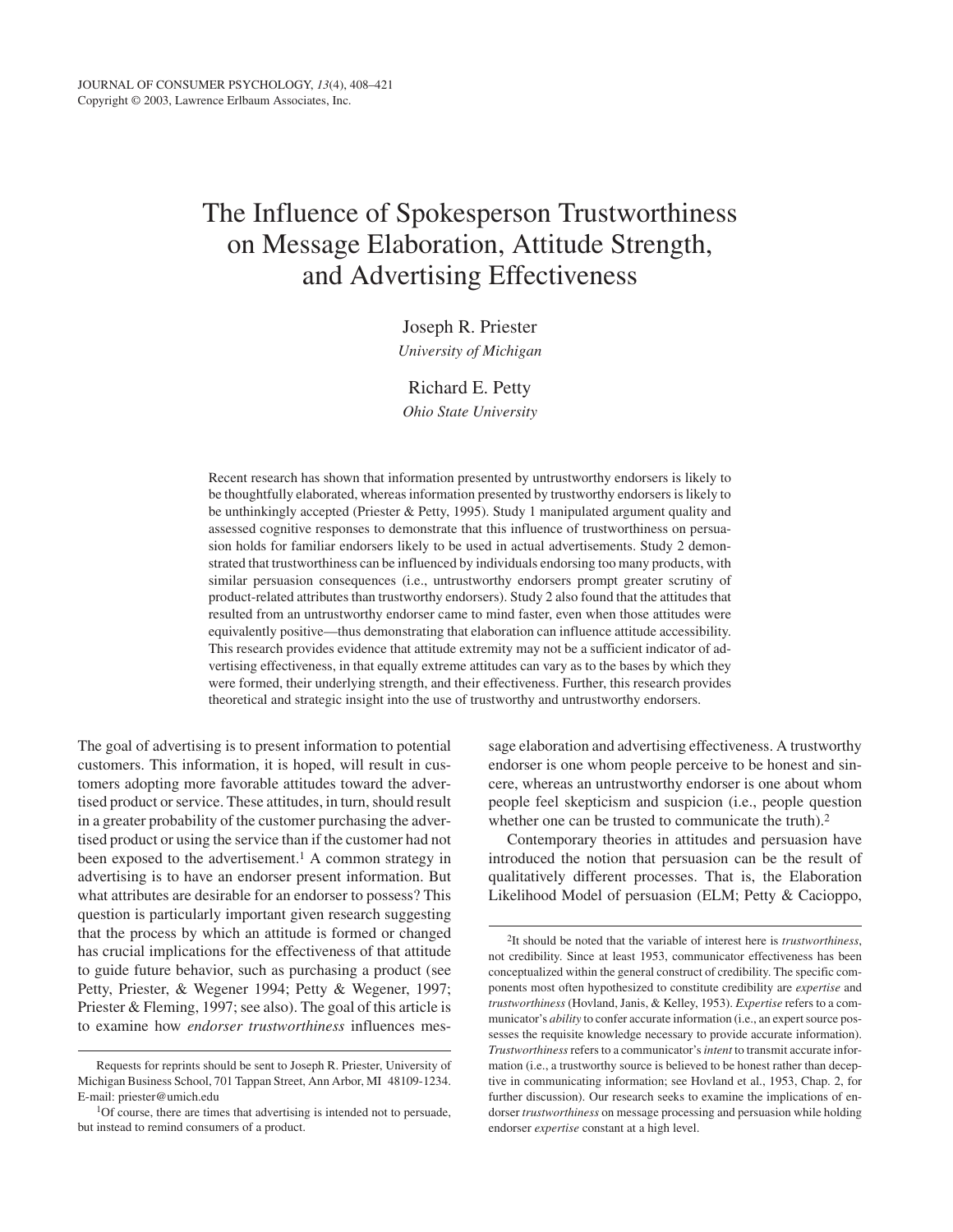1981, 1986) and the Heuristic-Systematic Model (HSM; Chaiken, Liberman, & Eagly, 1989) contend that attitudes can be changed following either a careful and effortful scrutiny of a message (elaboration-based process) or less cognitively effortful inference and associative processes. In general, research has revealed that persuasion is more likely to be the result of thoughtful message elaboration when individuals are both *motivated* and *able* to consider the information. In contrast, when individuals lack either the motivation or ability to consider the merits of the arguments, they rely instead on relatively less thoughtful processes (for recent reviews, see Chaiken, Wood, & Eagly, 1996; Petty et al., 1994; Petty & Wegener, 1997).

## TRUSTWORTHINESS AND ELABORATION

Recent research has suggested that endorser trustworthiness can influence persuasion by affecting the likelihood that recipients will engage in message-based elaboration under conditions of moderate elaboration likelihood. Specifically, Priester and Petty (1995) argued that given a situation in which individuals possessed the ability, but lacked the motivation to elaborate an advertisement, such as when the message is of low personal relevance (Petty & Cacioppo, 1979) or the message recipients do not enjoy thinking (i.e., low in need for cognition; Cacioppo & Petty, 1982), there would be a greater need to think about a message from an expert source who was low rather than high in trustworthiness. That is, if a message recipient can be confident that an expert source will be willing to provide accurate information because of his or her high trustworthiness, they may forgo the effortful task of scrutinizing the message and, instead, unthinkingly accept the conclusion as valid. In contrast, if a message recipient is unsure as to whether an expert source will provide accurate information because of the source's low or questionable trustworthiness, he or she may feel the need to scrutinize the arguments to ascertain if the communication is indeed cogent and valid. Thus, this perspective suggests that endorsers low in trustworthiness can influence attitudes by increasing the amount of attention paid to the advertisement.

This finding is particularly surprising given the widespread belief that information associated with an untrustworthy endorser will most likely be unthinkingly rejected, or at the very least, severely devalued. And perhaps the most provocative implications of the Priester and Petty results arise when the conclusions are generalized to the field of advertising. The results suggest that advertisers might sometimes behoove themselves to utilize endorsers of low or questionable trustworthiness. Obviously, before such a counterintuitive conclusion is advanced, additional research is warranted.

Perhaps the most important question bears on the generalizability of the Priester and Petty results. In all of the Priester and Petty experiments, hypothetical sources

were used for when the message recipients had no information other than that provided in the experiment. In addition, the cover story used in these experiments asked the participants to form an impression of the speaker. Taken together, these two observations provide the basis for an alternative explanation to the Priester and Petty results such that message recipients elaborated information from an untrustworthy more than a trustworthy endorser to come to a more confident impression about the unfamiliar source. If such an alternative explanation is sound, untrustworthy endorsers with whom the audiences are familiar should not lead to greater message elaboration than familiar trustworthy endorsers. And the implication that untrustworthy endorsers can sometimes be more effective than trustworthy endorsers would not be warranted. Thus, a critical question arises as to whether the influence of trustworthiness on message elaboration will be observed when the endorsers are individuals with whom the audience is familiar before the experiment. Experiment 1 was conducted to address this question directly by using endorsers with whom the audience was familiar.

## INDICATORS OF ELABORATION

One method commonly used to investigate the impact of variables on the extent of elaboration is the measurement of cognitive responses (Greenwald, 1968; Petty, Ostrom, & Brock, 1981; Wright, 1973, 1980). In this approach, both the attitude that results from a persuasive communication and the thoughts that occurred to a message recipient during exposure to the persuasive communication are assessed. Differences in the extent of message elaboration are inferred by differences in the number of thoughts generated or in the extent to which these thoughts predict the resulting attitude.3 In response to criticisms concerning the cognitive response approach, a manipulation of argument quality was introduced as an alternative means of assessing the extent of message scrutiny (Petty, Wells, & Brock, 1976; see Petty & Cacioppo, 1986, pp. 30–44; Petty, Wegener, Fabrigar, Priester, & Cacioppo, 1993). The logic of manipulating argument quality to assess the extent of thinking is that when individuals are exposed to a message under specific conditions that foster message-based elaboration, the quality of the arguments should have a larger impact on attitudes than when elaboration is low. That is, the greater influence of argument quality

<sup>3</sup>Although the cognitive response approach is widely used, it is not without criticism (see Eagly & Chaiken, 1993, pp. 293–296; Miller & Coleman, 1981). Much of this criticism focuses on the correlational nature of the approach. Specifically, researchers using the cognitive response approach often wish to make the inference that, under specific conditions, thoughts are the result of effortful elaboration during the message presentation and these thoughts are leading to attitudes. However, given the correlational nature of this approach, it is alternatively possible that, under specific conditions, the reported attitudes are leading to thoughts.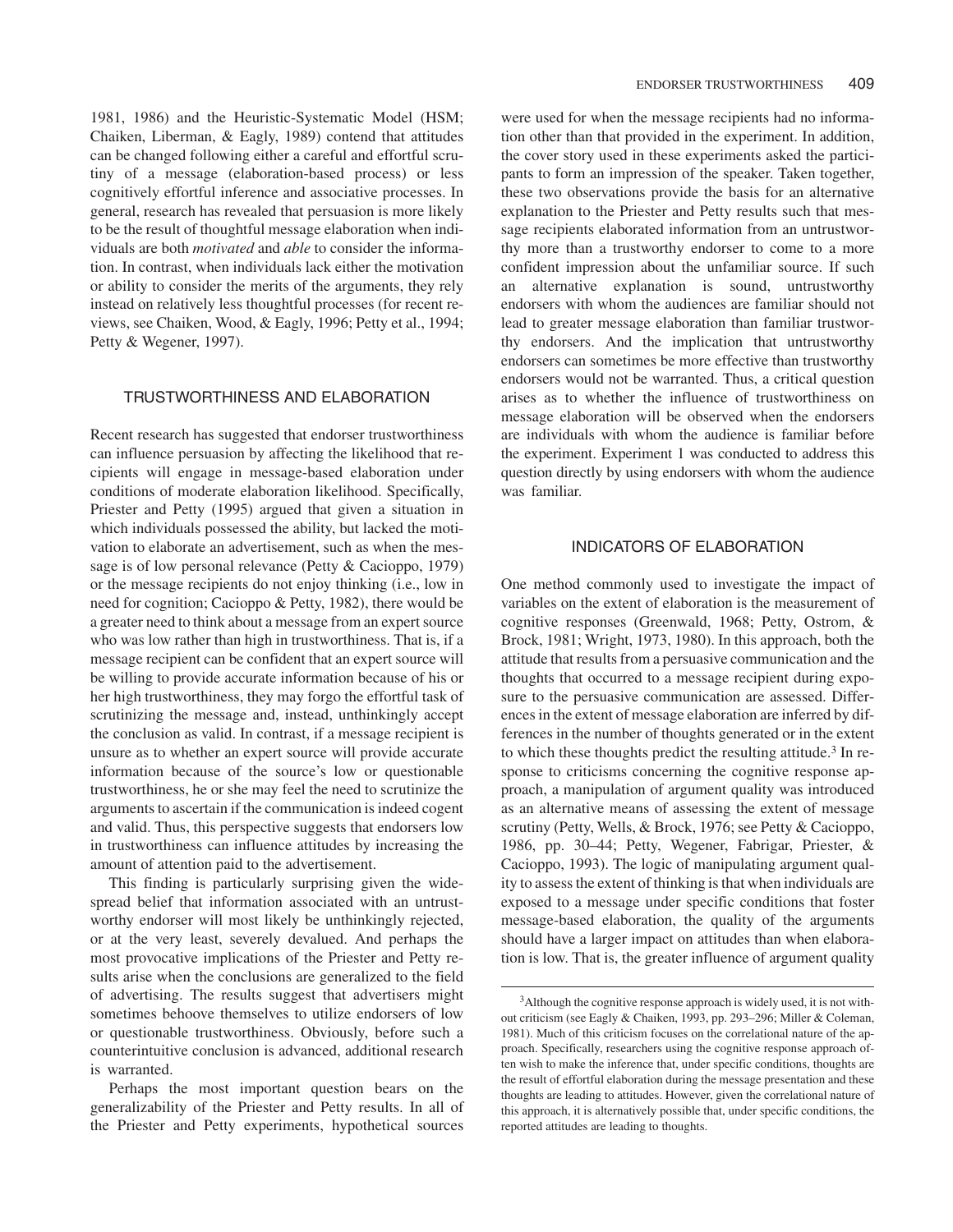on attitudes for one level of a variable than another provides an inference of differences in the extent to which individuals are basing their attitudes on a thoughtful elaboration of the arguments in the advertisement (see Petty & Cacioppo, 1986).

# EXPERIMENT 1

To examine whether the influence of endorser trustworthiness on elaboration found in Priester and Petty (1995) generalizes to familiar endorsers, an advertisement was constructed that used familiar endorsers of either high of low trustworthiness. To examine differences in product-related elaboration as a function of endorser trustworthiness, both the cognitive response and the manipulation of argument quality approaches were used. Both approaches were used to (a) provide convergent evidence of differences in product-related elaboration as a function of endorser trustworthiness and (b) provide mediational evidence of thoughtful versus nonthoughtful attitude change.

## Hypotheses

Thus, the experiment manipulated Argument Quality and Endorser Trustworthiness. Our key hypothesis (H1) was that an Endorser Trustworthiness × Argument Quality interaction would emerge on the measure of attitude toward the product. This interaction would reveal that argument quality has a larger impact on peoples' attitudes when the endorser was low rather than high in trustworthiness (H1a). In addition, we hypothesized that attitudes resulting from a high and low trustworthy endorser would differ in terms of their bases (H2). Specifically, the attitudes should be more highly correlated with the valence of product-relevant cognitive responses when the endorser was low rather than high in trustworthiness (H2a). In contrast, we hypothesized that, if anything, the attitudes should be more highly correlated with the general positive perception of the endorser when the endorser was high rather than low in trustworthiness (H2b). This prediction stems from the hypothesis that individuals are more likely to unthinkingly accept the position of a high trustworthy source, and would be more accepting of the message the more trustworthy they found the source to be. This configuration of attitude and cognitive response results would provide evidence that prior results do extend to familiar sources.

## Method

# Procedure

thiness: High or Low × Argument Quality: Strong or Weak) factorial experiment. Experimental sessions were conducted in groups of 6 to 10.

All participants received an experimental booklet entitled "Athletics and Advertising." The first page of the booklet explained that there had been a recent trend in advertising that integrated athletics with advertising. All participants were informed that the booklets contained three advertisements that reflected this trend and that they should read the three advertisements as if they came across them in a magazine. They were further told that their overall reactions to the advertisements would be assessed at the end of the booklet.

One advertisement appeared on each of the second, third, and fourth pages of the booklet. All of these ads were presented in black and white, with comparable images. The first and third advertisements were taken from popular running magazines. They were advertisements for a nutritional bar and running pants. The second advertisement was the target advertisement and is described following. After reading the three advertisements, participants were informed that because of time constraints, they would only be asked about the second of the three advertisements (i.e., the target advertisement). Participants then answered a series of questions and provided their cognitive responses to the advertisement. After all participants in a group had completed the experimental booklets, they were debriefed and excused.

## Independent Variables

Endorser trustworthiness. Endorser trustworthiness was manipulated by using either Nancy Kerrigan (high trustworthiness) or Tonya Harding (low trustworthiness) as the endorser of a fictitious product—Mercury Roller-Blades.4 The study was conducted in 1994 at the start of the Winter Olympic Games. At the time the experiment was conducted, there was a great deal of media attention devoted to the two skaters. Although both skaters possessed expertise about the product, Nancy Kerrigan was generally viewed as a relatively trustworthy person, whereas Tonya Harding was generally viewed as a relatively untrustworthy person. Thus, these individuals were used to instantiate endorsers of high (Nancy Kerrigan) and low (Tonya Harding) trustworthiness. A picture of the endorser appeared in the upper left corner of the advertisement. To the right of the picture appeared the endorser's name, under which appeared "U.S. Olympic Representative."

Argument quality. Strong and weak arguments were developed and pretested (see Petty & Cacioppo, 1986) in

A total of 65 undergraduate students at the Ohio State University participated. The students were randomly assigned to one of 4 conditions in a  $2 \times 2$  (Endorser Trustwor-

<sup>4</sup>Roller-blades were chosen as the product because both endorsers, due to their expertise in figure skating, could be expected to have relatively high and comparable expertise toward the product. The product was also chosen because of its interest to the target population in our sample.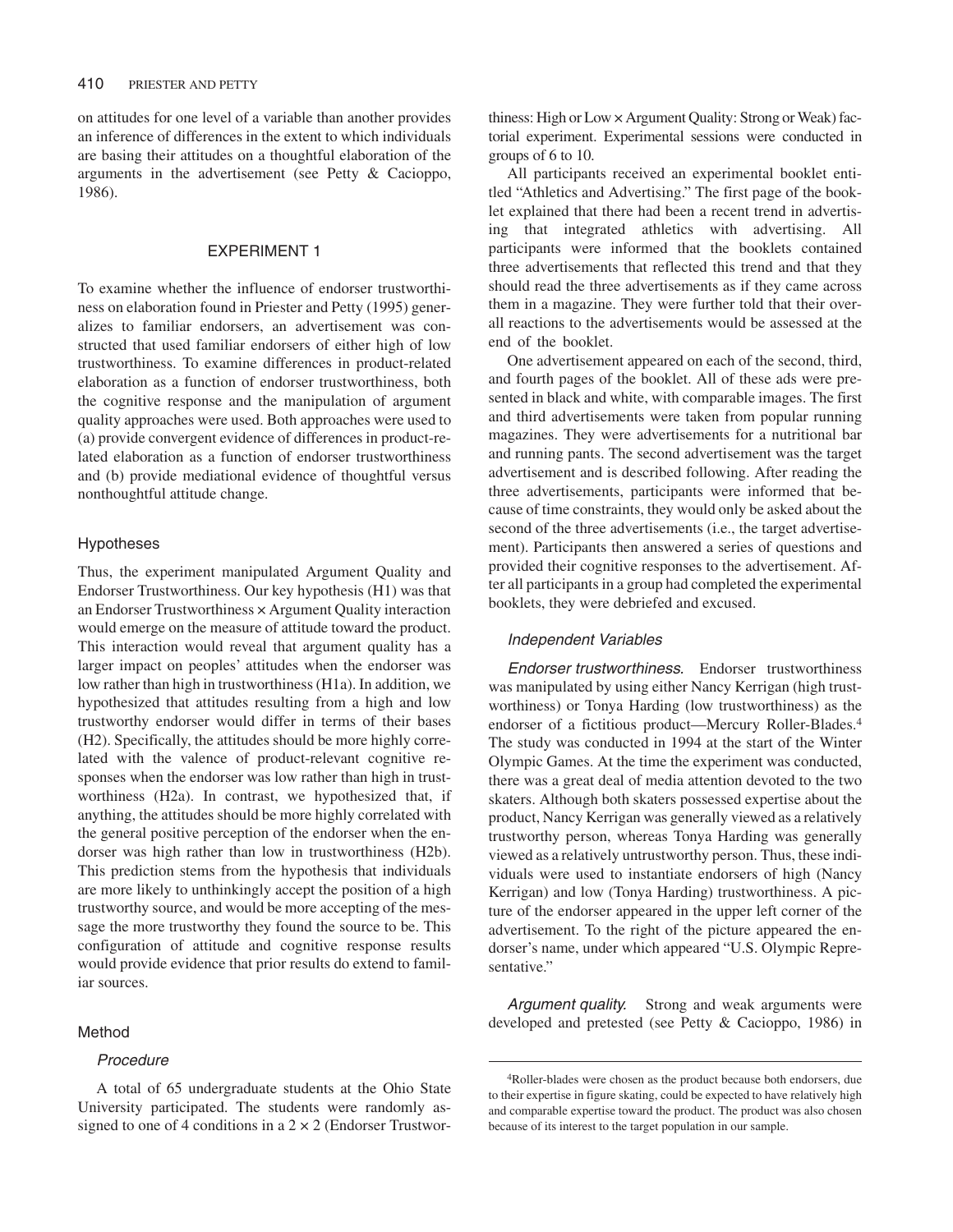support of the fictitious product—Mercury Roller-Blades.<sup>5</sup> Both strong and weak arguments were constructed such that they described five attributes of the product. These attributes included the fit, cushioning, safety, available colors, and price of the roller-blades. The text of the strong and weak arguments are included in the appendix.6

# Dependent Variables

Manipulation checks. Participants answered questions designed to serve as manipulation checks on the Argument Quality and Endorser Trustworthiness manipulations. To assess perceived argument quality, participants were asked to rate how strong the reasons used in the advertisement were on a scale ranging from –4 (*very weak*) and +4 (*very strong*). To assess perceived endorser trustworthiness, participants were instructed that "because your impressions of the advertisement may have been influenced by your feelings for Nancy Kerrigan (or Tonya Harding; whichever endorser they were exposed to), we would like you to tell us how you feel about (the endorser) bycirclingwhichevernumberyoufeelmostappropriateonthe line below." Imbedded within 10 endorser attributes was trustworthiness. Participants provided their rating of trustworthiness on an 11-point scale ranging from 1 (*untrustworthy*) to 11 (*trustworthy*).

Attitude measures. On the third page of the questionnaire, participants were asked to provide responses indicative of their attitudes toward the advertised product using a 5-item semantic differential. The participants were asked to "rate how you feel about the Mercury Roller-Blades by circling a number on each of the lines below." Each semantic differential was on a 9-point scale ranging from –4 (*negative, harm-* *ful, foolish, bad, and unfavorable*) to +4 (*positive, beneficial, wise, good, and favorable*).

Cognitive responses. After completing the attitude measures, individuals were asked to list the thoughts that came to mind while reading the message. Participants were provided a page containing eight boxes and were instructed to write their thoughts in these boxes—one thought per box. Participants were further instructed to use only as many boxes as the number of thoughts that they could recall (see Petty & Cacioppo, 1986). Participants read that they should spend at least 3, but no more than 10 min listing their thoughts. After listing their thoughts, the participants were instructed to code each of the listed thoughts along two dimensions. First, they were asked to identify each thought as to its evaluative valence coding each thought as positive, negative, or neutral/unrelated to the advertisement. Second, participants were asked to identify each thought as to its subject matter. Participants coded each thought as focused on the product in the advertisement, the spokesperson associated with the topic, or neither.

## **Results**

## Manipulation Checks

The manipulation checks were subjected to  $2 \times 2$  (Endorser Trustworthiness × Argument Quality) analysis of variance. As expected, participants who read the advertisement comprised of strong arguments rated the reasons used in the advertisement as stronger  $(M = 1.1)$  then those participants who read the advertisement comprised of weak arguments  $(M = -0.9), F(1, 61) = 28.2, p < .0001.$ 

Also as predicted, participants perceived Nancy Kerrigan to be considerably more trustworthy  $(M = 7.2)$  than Tonya Harding ( $M = 3.3$ ),  $F(1, 61) = 68.2$ ,  $p < .0001$ . Although not manipulated, it should be noted that participants were also asked to rate the extent to which the endorser was knowledgeable about roller-blading. On this measure there were no statistically significant effects for either Endorser Trustworthiness or Argument Quality. In summary, the endorser perception measures found that using the two figure skaters as instantiations of two equal experts who differed in trustworthiness was effective.

#### Attitude Measures

The five semantical differential items were averaged to create an attitude index. The standardized alpha coefficient for this index was .96. The attitude index was analyzed by a 2  $\times$  2 (Endorser Trustworthiness  $\times$  Argument Quality) analysis of variance. The means and standard deviations for the four experimental conditions are presented in Table 1 and graphed in Figure 1.

Of greatest importance, there emerged the predicted Endorser Trustworthiness × Argument Quality interaction, *F*(1,

<sup>5</sup>It is important to reiterate the rationale for the use of the argument quality manipulation. In our experiment, half of the participants receive advertisements specifically designed to elicit unfavorable cognitive responses. This manipulation is used as a methodological tool to provide data from which to make inferences about the processes underlying attitude change. The value of using the manipulation of argument quality is that it allows insight into how individuals respond to the information provided by endorsers of low and high trustworthiness. Obviously, one would never deliberately present advertisements comprised of purposefully weak information (i.e., weak arguments) in a promotion campaign. Nevertheless, the use of an argument quality manipulation in pretesting can provide insight into whether recipients are paying attention to the substantive information presented or not.

<sup>6</sup>As part of a separate experiment conducted to rule out alternative hypotheses, 37 people were asked to rate the arguments. Three separate questions were used to indicate the ease or difficulty of understanding the arguments. These questions were presented on 9-point scales ranging from –4 (*difficult to understand, complex, and difficult to think about*) to +4 (*easy to understand, simple, and easy to think about*). The alpha coefficient for these three items was .97; thus, the three questions were averaged to create one measure. An Argument Quality × Endorser Trustworthiness analysis of variance revealed no differences in the ease/difficulty of the arguments as a function of argument quality,  $F(1, 33) < .2$ ,  $p > .6$ . Thus, any differences in persuasion as a function of Argument Quality could not be explained by differences in ease of processing of the strong and weak arguments.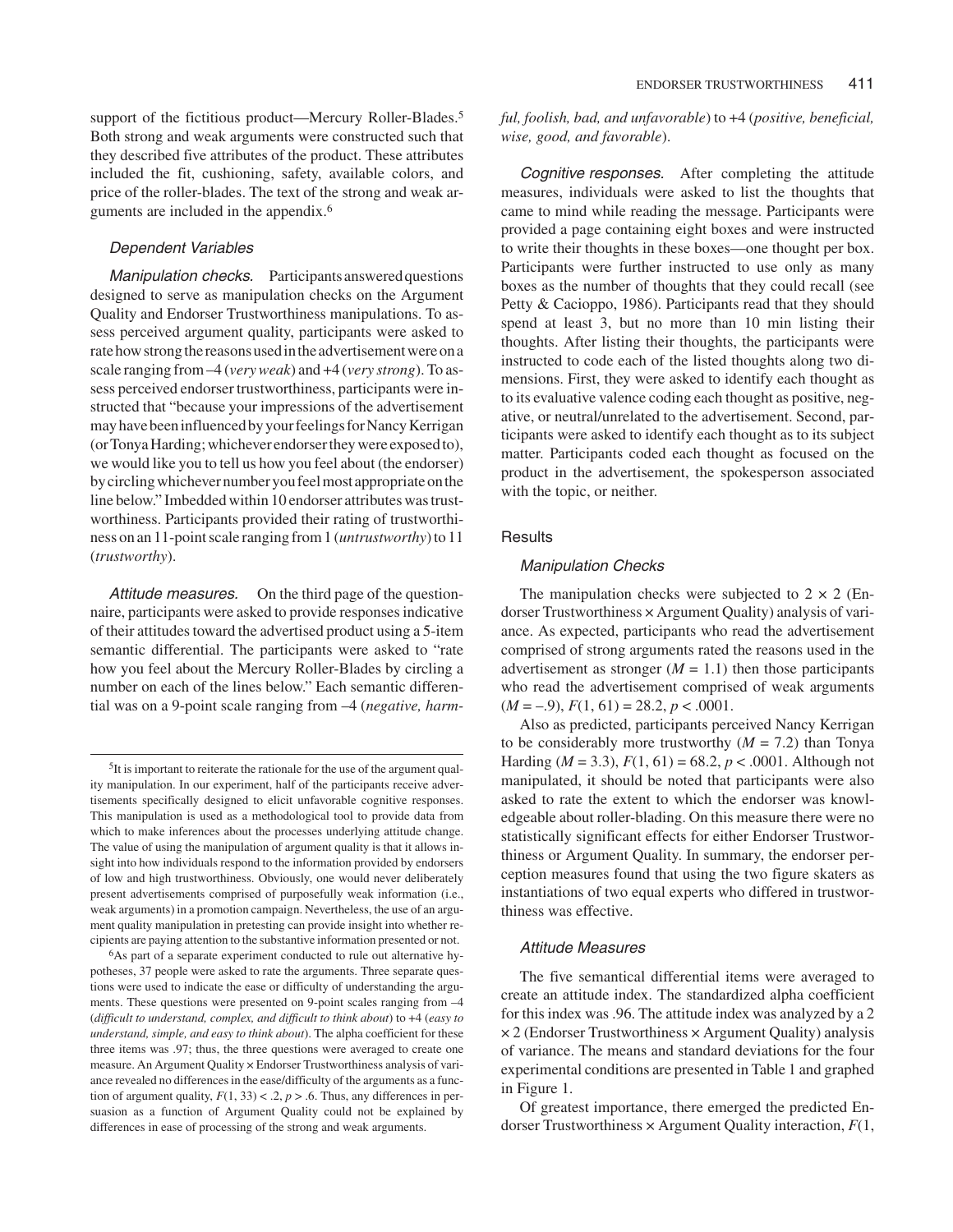| TABLE 1                                      |
|----------------------------------------------|
| Means, Standard Deviations, and Cell Numbers |
| for Attitude Index, Experiment 1             |

|                  | Tonya Harding    |     | Nancy Kerrigan   |     |
|------------------|------------------|-----|------------------|-----|
|                  | M                | SD  | M                | SD  |
| Strong arguments | 1.2 <sup>a</sup> | 1.0 | 1.2 <sup>a</sup> | 0.8 |
| Weak arguments   | $-1.0a$          | 1.8 | $0.5^{b}$        | 1.0 |



FIGURE 1 Attitude as a function of endorser and argument quality: Experiment 1.

61) = 6.7,  $p < 0.02$ —providing support for hypothesis H1.<sup>7</sup> This interaction revealed that participants who read the advertisement endorsed by Tonya Harding were more influenced by Argument Quality,  $F(1, 31) = 18.1$ ,  $p < .0002$ , than were participants who read the advertisement endorsed by Nancy Kerrigan,  $F(1, 32) = 4.1$ ,  $p < .06$ . That is, the attitudes of the participants exposed to the Tonya Harding endorsement were more influenced by strong (*M* = 1.2) than weak (*M*  $= -1.0$ ) arguments to a greater extent than the participants exposed to the Nancy Kerrigan endorsement (*M* = 1.2 for strong arguments,  $M = .5$  for weak arguments). Thus, the attitude indexes supported the hypothesis H1a that an endorser of low trustworthiness can lead to greater scrutiny of product-related information than an endorser of high trustworthiness.

It is worth commenting on the specific form of the Endorser Trustworthiness × Argument Quality interaction. Specifically, the attitudes for participants who read a strong argument advertisement endorsed by Nancy Kerrigan were as persuaded as the participants who read an advertisement endorsed by Tonya Harding. However, it should be recalled that the bases of these attitudes were hypothesized to differ. Specifically, participants were predicted to have adopted favorable attitudes following the ad by Tonya Harding largely because elaboration of the strong arguments resulted in favorable reactions to those arguments. However, people were relatively favorable toward the product endorsed by Nancy Kerrigan regardless of argument quality. Because participants exposed to the Nancy Kerrigan ad did not base their attitudes as much on argument quality, it is most likely that the favorable attitudes engendered by the Nancy Kerrigan endorsement were the result of a relatively low-effort process such as deciding to like the skates because of the positive image of Nancy Kerrigan rather than because of favorable thoughts about the actual merits of the skates. Evidence supportive of this interpretation is presented next.

## Attitude Predictors

A product-related cognitive response (PCR) index was created by subtracting the product focused negative from the product focused positive cognitive responses. This measure thus provided an indication of the overall valence of the thoughts generated about the product from the information in the advertisement (see Cacioppo, Harkins, & Petty, 1981). If participants' attitudes were based more on product-related elaboration when the endorser was Tonya Harding than Nancy Kerrigan, participants'attitudes should be more highly correlated with their PCRs in the latter than in the former conditions. To examine this prediction, the PCR index was correlated with the postmessage attitude index for each of the endorsers.8 The results of these correlational analyses reveal that for participants exposed to the advertisement endorsed by Tonya Harding, the correlation between the PCR and the attitude index is significant  $(r = .60)$ , whereas for the participants exposed to the advertisement endorsed by Nancy Kerrigan, this correlation  $(r = .25)$  is not statistically significant.

For those participants exposed to an ad featuring Nancy Kerrigan, attitudes were expected to be based on how positively participants perceived the source. To examine this pre-

<sup>7</sup>Results also revealed significant main effects for both Trustworthiness and Argument Quality. First, there was a significant main effect for Endorser Trustworthiness,  $F(1, 61) = 6.9, p < .02$ . Participants had more favorable attitudes toward the product when it was endorsed by Nancy Kerrigan (*M* = .8) than by Tonya Harding  $(M = .1)$ . Second, there was a main effect for Argument Quality,  $F(1, 61) = 22.2$ ,  $p < .0001$ . Not surprisingly, participants were more persuaded by the advertisement containing strong  $(M = 1.2)$  rather than weak  $(M = -.2)$  arguments.

<sup>8</sup>Cognitive response to attitude correlations has been used quite often to provide an inference of elaborative processing (e.g., Chaiken, 1980; Mackie, 1987; Petty & Cacioppo, 1979; Priester & Petty, 1995). Such an approach presumes that the cognitive response profiles (e.g., the positive minus negative responses) predict attitudes differentially as a function of elaboration. Thus, although individuals may generate equivalent numbers of cognitive responses in response to the thought listing task, it is the extent to which these cognitive responses influence an individual's attitude that determines the extent to which his or her evaluation is based on thoughtful consideration versus nonthoughtful acceptance of the advertisement information.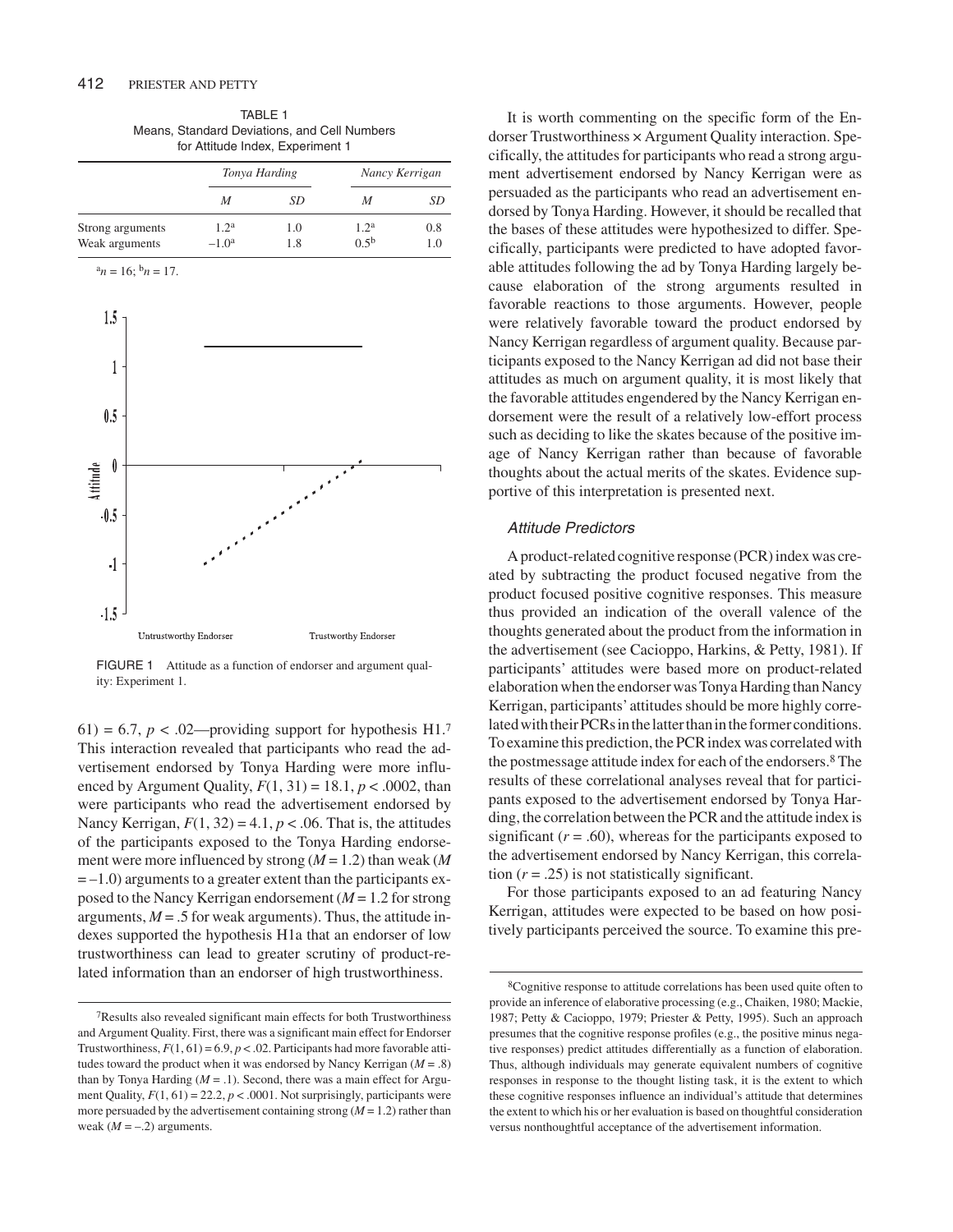diction, attitudes were correlated with the measure of perceived trustworthiness for each of the endorsers. The results revealed that the correlation between perceived endorser trustworthiness and the attitude index is significant when the endorser is Nancy Kerrigan (*r* = .43), but is not statistically significant when the endorser is Tonya Harding  $(r = .11)$ .

To test whether the correlations differed significantly from each other, Fisher's *r* to *z* transformations were used. In support of hypothesis H2a, analyses revealed that attitudes were significantly based more on product-focused thoughts when the endorser was Tonya Harding than Nancy Kerrigan  $(z = 1.80, p < .05)$ , and in support of hypothesis H2b, attitudes were based marginally more on perceived trustworthiness when the endorser was Nancy Kerrigan than Tonya Harding  $(z = 1.34, p < 0.1)$ . Thus, the correlations between the attitude measure and the attitude predictors were consistent with hypothesis H2—that the attitudes resulting from a high and low trustworthy endorser would differ in terms of their bases. Specifically, the advertisement featuring an endorsement by a low trustworthy endorser (i.e., Tonya Harding) produced attitudes that were based on PCRs to a greater extent than the advertisement featuring an endorsement by a high trustworthy endorser (i.e., Nancy Kerrigan). In addition, the correlations suggested that the product endorsed by the high trustworthy endorser (i.e., Nancy Kerrigan) produced attitudes that were based more on a simple cue inference process (perception of trustworthiness) than the product endorsed by the low trustworthy endorser (i.e., Tonya Harding).

Clearly, one would never use weak arguments for an actual advertisement. Rather, argument quality was manipulated in this experiment to provide evidence of differences in elaboration of product-related information. And the attitude mediation results, collapsed across strong and weak arguments, are consistent with the hypotheses. However, these analyses do not specifically address the question of the equivalent attitudes formed for each endorser who presented strong arguments. Although the attitudes are equivalent as assessed by attitude extremity, they are hypothesized to have been formed by different psychological processes.

To examine this question in a more focused manner, the correlations between the attitudes and attitude predictors were analyzed as a function of endorser for only those participants who received the strong arguments. As predicted, these correlational analyses revealed that the general mediational pattern held even for those participants exposed to the strong arguments: For the people exposed to the advertisement containing strong arguments endorsed by Tonya Harding, the correlation between the PCR and the attitude index is significant  $(r = .62)$ , whereas for the participants exposed to the advertisement containing strong arguments endorsed by Nancy Kerrigan, this correlation (*r* = .08) is not statistically significant. That is, although the attitudes resulting from both endorsers were equally positive (given strong arguments), the attitudes did differ in their bases.

## **Conclusions**

Recall that Experiment 1 was conducted to examine whether the finding that familiar untrustworthy endorsers results in greater elaboration than familiar trustworthy endorsers. Both the significant Argument Quality × Trustworthiness interaction on the attitude measure, as well as the attitude predictor correlation results, support this generalization. Specifically, the results were consistent with the view that (a) endorsers who are low in trustworthiness engender greater elaboration of the product-related information contained in the advertisement than endorsers who are high in trustworthiness and (b) endorsers who are high in trustworthiness engender a relatively nonthoughtful acceptance—even when those endorsers are familiar.

## Emerging Questions

The results of Experiment 1 provide support for the hypothesis that familiar endorsers low in trustworthiness can lead to greater elaboration of product-relevant information than endorsers high in trustworthiness. Yet several questions emerge from the findings of Experiment 1.

Elaboration interpretation of the attitude interaction. It should be recalled that our conclusions were inferred from the predicted Trustworthiness  $\times$  Argument Quality interaction and the correlations obtained between the brand attitudes and the attitude predictors (i.e., PCR index and perceptions of trustworthiness). Specifically, we interpreted the nature of the attitude interaction by examining the influence of argument quality separately for the high and low trustworthiness endorsers. This interpretation suggests that argument quality influences the attitudes of participants exposed to an advertisement endorsed by an untrustworthy more than a trustworthy source.

As noted earlier, inspection of Figure 1 reveals the finding that for the strong argument conditions, trustworthy and untrustworthy endorsers resulted in equivalently positive attitudes. Our explanation of these equivalently extreme attitudes is that the psychological processes by which these attitudes were formed (i.e., the bases) differ. Similar results have been found in research examining the influence of mood on persuasion. For example, in two experiments, Petty, Schumann, Richman, and Strathman (1993) found that positive mood led to greater attitude change than neutral mood. However, mediational analyses revealed that when individuals were motivated to think about the merits of the message, mood influenced the proportion of positive beliefs and beliefs in turn influenced attitudes. In contrast, when participants were not motivated to think about the merits of the information, mood influenced attitudes without influencing beliefs. That is, mood influenced attitudes either by a thoughtful or a nonthoughtful process. Similarly, we argue that endorser trustworthiness, when paired with strong arguments, led to favorable attitudes both by a thoughtful and a nonthoughtful process.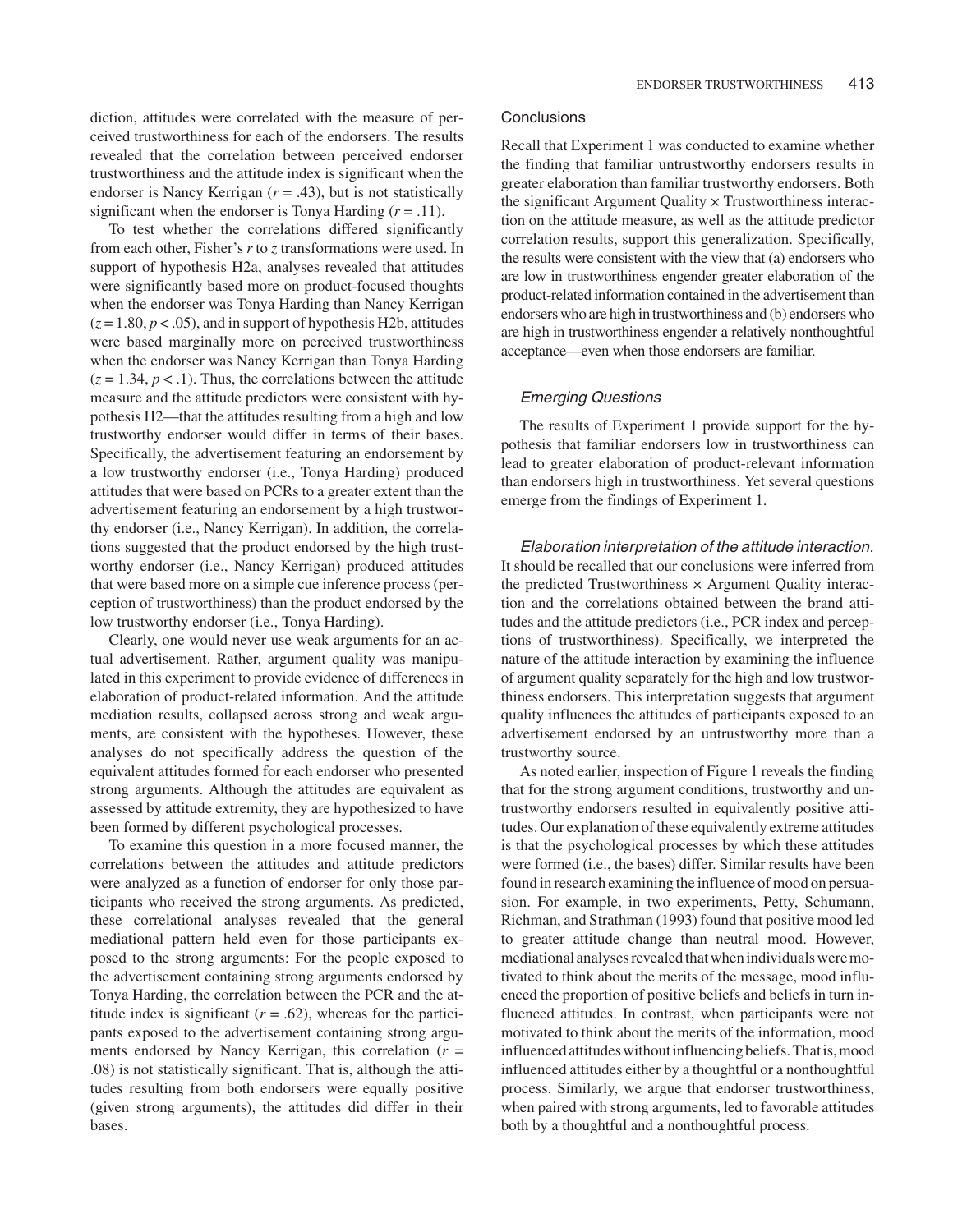### 414 PRIESTER AND PETTY

Alternative interpretation of the attitude interaction. There exists a different interpretation of the attitude interaction. Specifically, one can examine the influence of trustworthiness separately for strong and weak arguments. Such an examination reveals that Nancy Kerrigan produces more favorable attitudes than Tonya Harding in the weak argument condition and there is no effect in the strong argument condition. One might infer from this interpretation of the interaction that the conclusion that an untrustworthy endorser is superior is *not* supported.9 It should be noted that such an interpretation relies on attitude extremity as the key measure of advertising effectiveness. To wit, this interpretation argues that because the attitudes resulting from the trustworthy and untrustworthy endorsers are equally positive, there is no superiority of the untrustworthy endorser.

Elaboration and attitude strength. Given these two, quite different interpretations of the data, a critical question arises as to whether it is possible to demonstrate clearly that the attitudes resulting from advertisements associated with untrustworthy endorsers are more effective than the attitudes resulting from advertisements associated with trustworthy endorsers, even when those attitudes are equally positive. Past research on the influence of elaboration on attitude strength has provided evidence that attitudes that are the result of elaboration are stronger than attitudes that are based on less thoughtful persuasion processes (see Petty & Cacioppo, 1986; Petty, Haugtvedt, & Smith, 1995; Petty et al., 1994, for reviews). For example, attitudes based on elaboration have been found to persist longer than nonthoughtful attitudes (e.g., Chaiken, 1980; Elms, 1966; Haugtvedt & Petty, 1992; Verplanken, 1991). Similarly, elaborated attitudes have been found to be more resistant to counter-persuasion than nonthoughtful attitudes (e.g., Haugtvedt & Petty, 1992; Haugtvedt & Wegener, 1994). And perhaps most important, attitudes that are the result of elaboration have been found to be more predictive of behavior than nonthoughtful attitudes (e.g., Cacioppo, Petty, Kao, & Rodriquez, 1986; Kallgren & Wood, 1986; Leippe & Elkin, 1987; Verplanken, 1991).

Research has also provided extensive support for the notion that the speed at which an evaluation comes to mind (i.e., the accessibility of an attitude) is an index of the strength of that attitude (e.g., Fazio, 1995). And prior work has suggested a theoretically cogent link between elaboration and accessibility. Specifically, Rennier (1988, reported in Petty et al., 1995) found that attitudes that were changed as a result of relatively thoughtful processes were more accessible—came to mind faster—than attitudes that were changed as a result of relatively nonthoughtful processes.10 These various research findings suggest that a theoretically meaningful indicator of attitude strength is the speed with which an attitude comes to mind.

Tests of competing interpretations. Although Experiment 1 provided evidence in support of the prediction that endorsers low rather than high in trustworthiness can lead to greater elaboration of product-related information, it did not provide direct evidence that the attitudes resulting from an untrustworthy endorser are stronger than the attitudes resulting from a trustworthy endorser. Such a finding would provide compelling support for the elaboration, over the alternative, attitude interaction interpretation. In addition, such a finding would constitute a contribution above and beyond the findings of Petty et al. (1993). Recall that Petty et al. (1993) provided evidence that equivalently extreme attitudes could be the result of different psychological processes. However, this evidence was in the form of attitude to cognitive response correlations and did not provide evidence of the differential effectiveness of the attitudes. Differences in attitude accessibility would provide such unique evidence. In fact, although the Rennier (1988) finding is widely reported, the finding that elaboration leads to greater accessibility would represent the first published reporting of this relation.

Manipulation of trustworthiness. It is clear that the instantiations of trustworthiness used in Experiment 1 (i.e., Tonya Harding and Nancy Kerrigan) are associated with attributes other than trustworthiness upon which these individuals also differed. That is, these individuals were chosen to manipulate high and low trustworthiness specifically because both represented endorsers with whom the recipients were familiar and reflect the use of this manipulation as it might have occurred in natural contexts. However, familiarity influences not only perceptions of trustworthiness, as intended, but other attributes, as well. For example, Tonya Harding and Nancy Kerrigan most likely differed in terms of likability, attractiveness, and even expectation of winning a medal at the Olympics. In fact, it may often be the case that naturally occurring trustworthiness will be associated with other factors, such as likability. Although unlikely, it is possible that one or even several of these other attributes could be responsible for the results observed in Experiment 1.

Bases of trustworthiness. It can also be argued that individuals perceived Tonya Harding to be untrustworthy for unusual reasons that are not relevant to typical advertising situations. Tonya Harding was the recipient of extensive television and newspaper coverage suggesting that she was involved in an illegal attempt to maim her rival competitor. In contrast, trustworthiness for actual endorsers is more likely to be influenced by less sensational events. For example, advertising recipients might believe that a celebrity who endorsers many products cannot be believed because

<sup>9</sup>Such an interpretation would also need to account for the differences in the correlation pattern among the attitudes predictors and the attitude, of course.

<sup>&</sup>lt;sup>10</sup>Interestingly, research also suggests that in addition, attitude accessibility can influence message elaboration (Fabrigar, Priester, Petty, & Wegener 1998).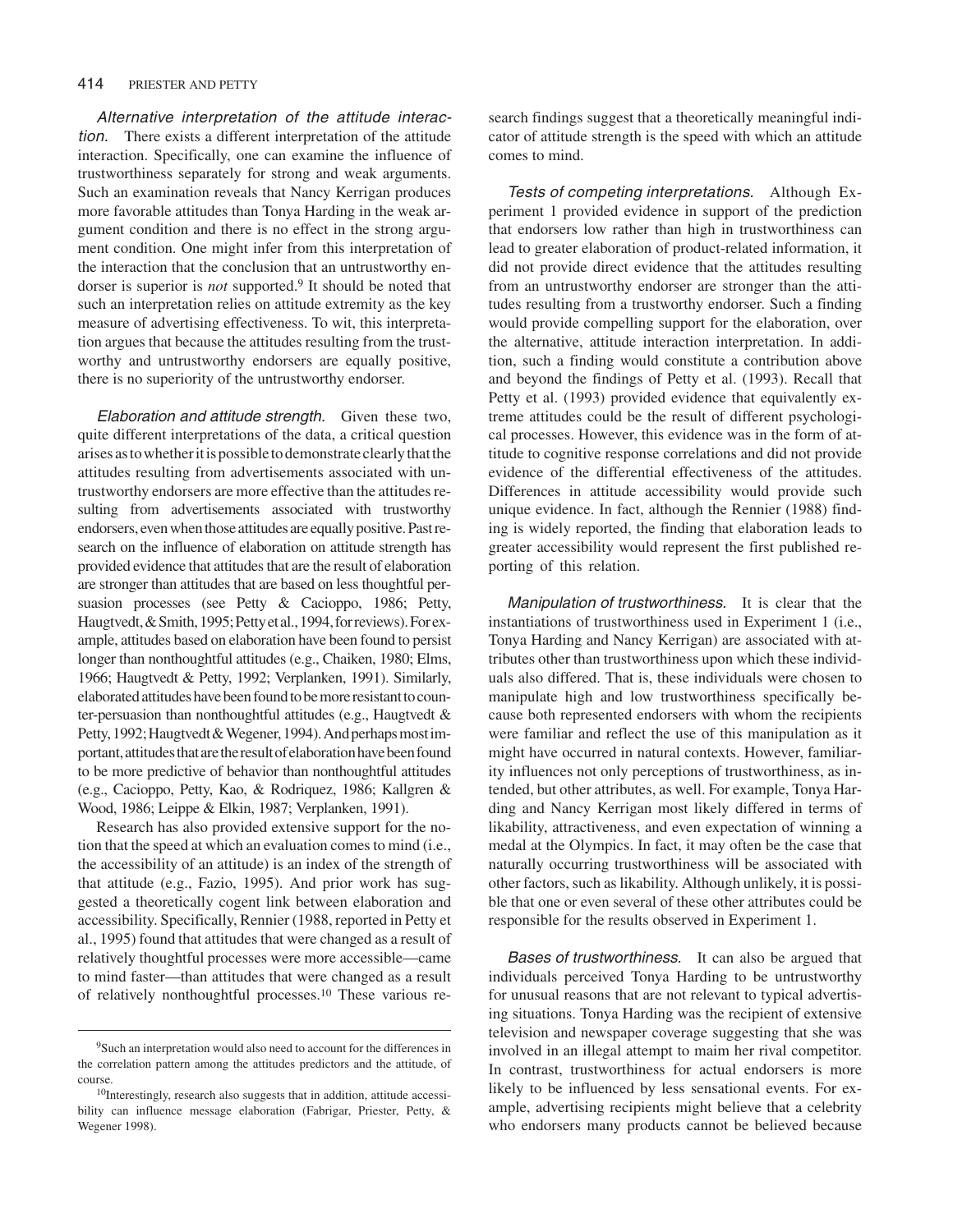that celebrity will endorser any product, regardless of the product's merit.11 Although both Tonya and an over-endorsed celebrity may be perceived as untrustworthy, the basis of the trustworthiness may differ significantly. Tonya is perceived to be untrustworthy because of sensational events that are newsworthy, whereas an over-endorsed celebrity is perceived untrustworthy because of having endorsed too many products. If it is the sensational basis of Tonya's untrustworthiness that is responsible for the persuasion results of Experiment 1, than the implications for advertising are much more limited than if it is the untrustworthiness per se that is responsible for the persuasion results.

# EXPERIMENT 2

We conducted Experiment 2 to replicate Experiment 1, while at the same time addressing the concerns that emerged from Experiment 1. In Experiment 2, we manipulated the information provided on unfamiliar endorsers to assure that these endorsers differed only on trustworthiness. In addition, the basis of their trustworthiness was manipulated to suggest that they were trustworthy or not as a result of over-endorsement. By manipulating trustworthiness in this manner, we addressed the concerns (a) that attributes other than trustworthiness were responsible for the results of Experiment 1 and (b) that the results of trustworthiness on persuasion found in Experiment 1 would generalize to trustworthiness as a function of over-endorsement. In addition, Experiment 2 assessed an indicator of the strength of the attitudes resulting from the trustworthy and untrustworthy endorsers—the accessibility of the attitude toward the endorsed brand. By assessing this indicator of attitude strength, we directly addressed the cogency of the two, quite different interpretations of the attitude interaction.

## Hypotheses

As in Experiment 1, Experiment 2 manipulated Argument Quality and Endorser Trustworthiness. And as in Experiment 1, we hypothesized that an Endorser Trustworthiness × Argument Quality interaction would emerge on the measure of attitudes toward the product (H3), such that argument quality has a larger impact on peoples' attitudes when the endorser was low rather than high in trustworthiness (H3a). In addition, we hypothesized that attitudes resulting from a high and low trustworthy endorser would differ in terms of their bases (H4). Specifically, we hypothesized that the attitudes should be more highly correlated with the general positive perception of the endorser, as indicated by

the perception of trustworthiness, when the endorser was high rather than low in trustworthiness (H4a).<sup>12</sup> We hypothesized, also, that the attitudes formed as a result of the untrustworthy endorser would be more accessible (i.e., come to mind faster) than the attitudes formed as a result of the trustworthy endorser (H5). This configuration of results would provide strong support for the finding that untrustworthy endorsers engender not only greater elaboration than trustworthy endorsers, but also lead to stronger and more effective attitudes (i.e., the elaboration interpretation).

## **Methods**

## Procedure

A total of 106 undergraduate students at the University of Michigan participated. The students were randomly assigned to one of four experimental conditions in a  $2 \times 2$  (Endorser Trustworthiness; High or Low × 2 Argument Quality; Strong or Weak) factorial experiment. Experimental sessions were conducted in groups of 8 to 20.

All participants received an experimental booklet in which the first page provided instructions. These instructions explained that they would read and evaluate three mock-ups of print advertisements. The instructions also explained that because these advertisements were still in development, for each advertisement they would read two sections—one section in which the spokesperson is described and a second section in which the wording for the advertisement is described. Participants were instructed to read the advertisements as if they came across them in a magazine and that they could spend as little or as much time reading each advertisement as they wished.

One advertisement was described on each of the second, third, and fourth pages of the booklet. For each advertisement, there was a section entitled "spokesperson" at the top half of the page and a section entitled "what the advertisement will say" at the bottom half of the page. The first ad was for a nutritional bar; the second ad was for a sports drink; and the third ad was the target, for Mercury InLine Skates.<sup>13</sup> Immediately after reading the three advertisements, participants answered a series of questions on all three of the advertisements. At this time, participants provided their attitudes toward the product and their impressions of the endorser.

Participants then completed unrelated experimental material for approximately 30 min. Following this unrelated material, all participants completed a computer task in which they responded to three attitude measures toward 20 different ob-

<sup>11</sup>Such a belief has been used to explain why popular actors in the United States widely advertise in foreign markets, at the same time that they only selectively advertise in their home market.

<sup>&</sup>lt;sup>12</sup>Cognitive responses and an argument quality manipulation check were not assessed in Experiment 2 in that both had been collected and shown to be reliable in Experiment 1.

<sup>&</sup>lt;sup>13</sup>The target advertisement was moved from the second to third advertisement position as a minor modification to assure that the results of Experiment 1 were not limited to specific advertising positioning.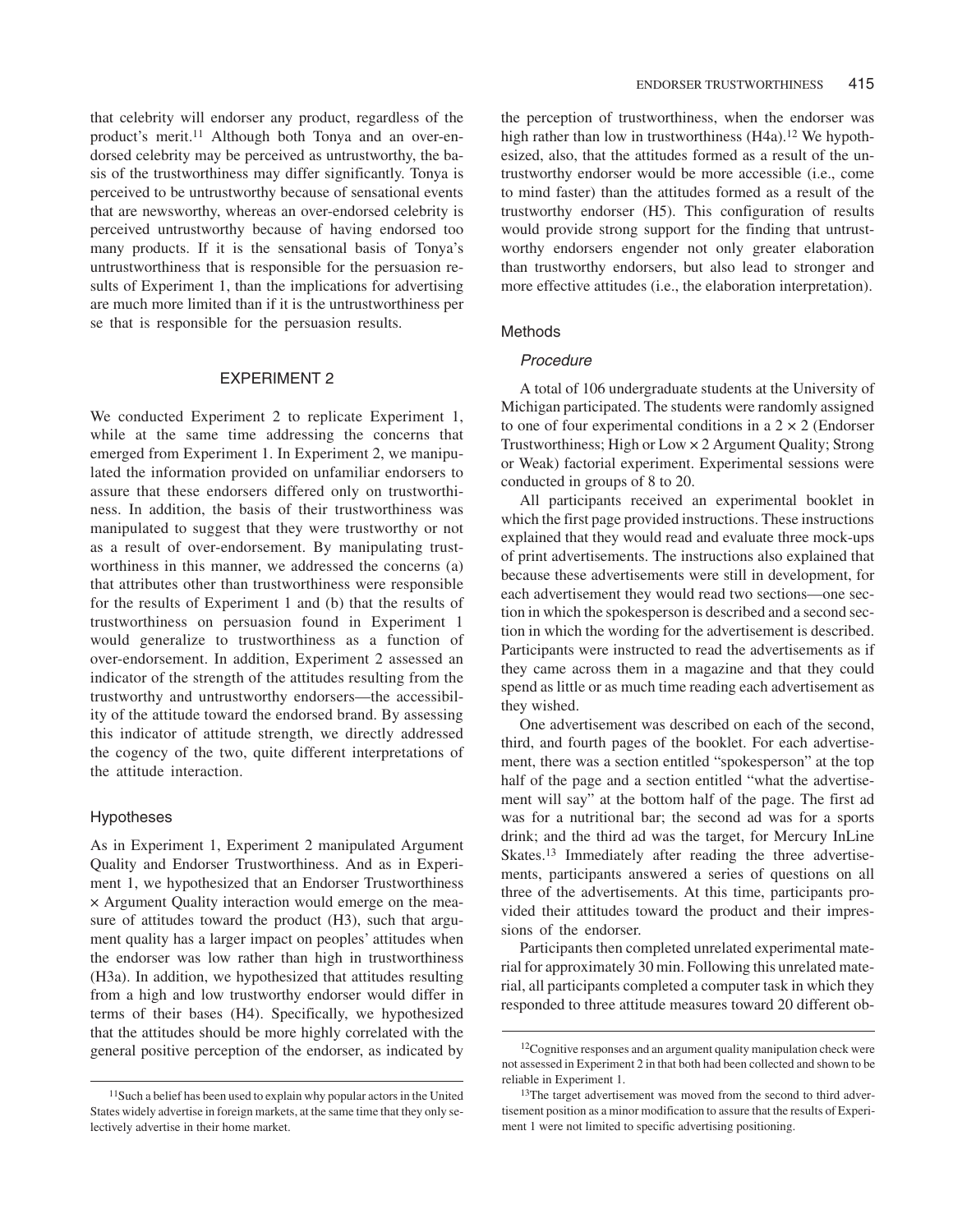jects, including the target product (Mercury InLine Skates).<sup>14</sup> This task assessed the accessibility of their attitude toward the product.

## Independent Variables

Endorser trustworthiness. Endorser trustworthiness was manipulated by the information provided on the spokesperson. In all conditions, the spokesperson (Chad "Skates" McNamara) was described as likeable and expert.15 Specifically, all participants read that:

A picture of Chad "Skates" McNamara doing a complicated InLine move with apparent ease dominates the ad. Chad is shown smiling and enjoying the Mercury InLine Skates. Chad is familiar to many InLine Skaters. He is considered the most likeable and friendly of all current top InLine Skaters. He is known as well for his laid back, friendly approach to life as he is for his moves on skates. He is considered to be one of the top InLine Skaters in the world, having won numerous free-style competitions in both national and international competition.

For participants assigned to the high trustworthiness conditions, Chad was additionally described as trustworthy. Specifically, the aforementioned information continued with:

One of the industry leaders said after learning that Chad would promote the Mercury InLine Skates, "there is no doubt that Chad knows InLine Skates, and InLiners will most definitely trust whatever he says, since he only puts his name on products that he believes in." Chad is without a doubt a top expert who truly knows InLine Skates. And the audience will be confident that he is telling them accurate information, because he is considered as trustworthy as he is expert and friendly. "That's Chad," said the industry leader, "friendly, expert, and trustworthy."

For participants assigned to the low trustworthiness conditions, Chad was additionally described as untrustworthy. Specifically, the afor`ementioned information continued with:

One of the industry leaders said after learning that Chad would promote the Mercury InLine Skates, "there is no doubt that Chad knows InLine Skates, but InLiners may not trust

whatever he says, since he puts his name on so many products, whether he believes in them or not." Chad is without a doubt a top expert who truly knows InLine Skates. But the audience may not be confident that he is telling them accurate information, because he is considered as untrustworthy as he is expert and friendly. "That's Chad," said the industry leader, "friendly, expert, and untrustworthy."

Argument quality. The strong and weak arguments used in Experiment 1 were modified to be gender appropriate (e.g., extremely large, rather than tiny, feet). Under the "what the advertisement will say" section, these arguments were presented, following a brief introduction paragraph and before a concluding line.

# Dependent Variables

Following the three advertisements in the booklet were measures designed to assess attitudes and spokesperson perceptions. Participants completed three pages of measures—one page for each advertisement. On each page, the participants completed five items designed to measure attitude toward the advertised product and five items designed to measure perceptions of the spokesperson. Approximately 30 min after completing these measures, participants performed a computer task in which the response latency toward a variety of attitude objects was assessed.16

Manipulation check. Participants answered questions designed to serve as a manipulation check on the Endorser Trustworthiness manipulation. To assess perceived endorser trustworthiness, participants were instructed to "indicate your feelings about the spokesperson on the lines below." Imbedded within five endorser attributes was trustworthiness. Participants provided their rating of trustworthiness on an 9-point scale ranging from –4 (*untrustworthy*) to +4 (*trustworthy*).

Attitude measures. Participants answered five questions designed to assess their attitude toward the product. These questions were on 9-point scales ranging from –4 (*negative, harmful, foolish, unfavorable, and bad*) to +4 (*positive, beneficial, wise, favorable, and good*).

Attitude accessibility. Participants were given instructions that they would be presented with a series of questions on the computer screen and that they would respond by pressing one of two computer keys. Additionally, participants were instructed to respond both as quickly and as accurately as possible. Following these instructions, participants completed the response-time task, which consisted of 60 trials. The first 20 trials asked participants to respond to whether 20 attitude objects were good or bad. The second 20 trials asked participants to respond to whether the same 20 attitude ob-

<sup>14</sup>A 30-min interval was introduced before assessing attitude accessibility to provide a strong test of the predicted influence of elaboration on accessibility. A finding that elaboration resulted in differences in accessibility after 30 min filled with distracting material provides an even stronger case for the superiority of thoughtfully formed attitudes over nonthoughtfully formed attitudes.

<sup>15</sup>Recall that one of the purposes of Experiment 2 was to control for factors that may covary with naturally occurring trustworthiness, such as likeability. Thus, the fictitious endorser was described as likeable in both the trustworthy and untrustworthy conditions to isolate the influence of trustworthiness from these other possible factors.

<sup>16</sup>Dependent measures unrelated to the hypotheses of interest are not discussed further.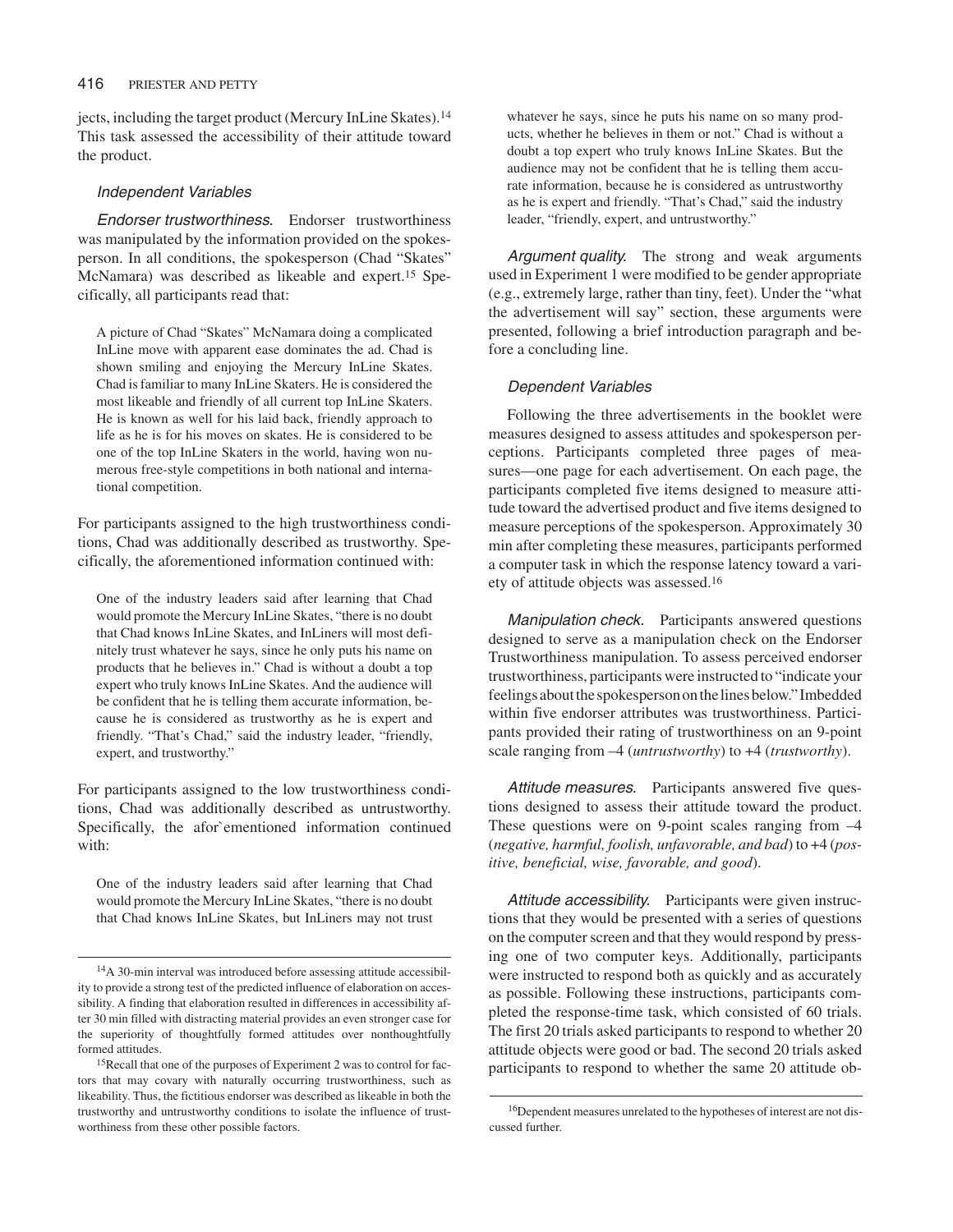jects were positive or negative, and the third 20 trials asked participants to respond to whether the attitude objects were favorable or unfavorable. The attitude objects included three automobiles (in Positions 1 through 3), the three sports-related products to which the participants were exposed (in Positions 4 through 6), and 14 unrelated consumer products (in Positions 7 through 20). Latency of the time between presentation of the attitude object and response to the attitudinal question was recorded by the computer.17

### **Results**

## Trustworthiness Check

The manipulation check for trustworthiness was subjected to a 2 2 (Endorser Trustworthiness × Argument Quality) analysis of variance. Not surprisingly, the endorser described as untrustworthy was perceived to be less trustworthy  $(M = -1.4)$  than the endorser described as trustworthy  $(M =$ 2.4),  $F(1, 102) = 112$ ,  $p < .0001$ .<sup>18</sup>

#### Attitude Measures

The five semantical differential items were averaged to create an attitude index. The standardized alpha coefficient for this index was .92. The attitude index was analyzed by a 2  $\times$  2 (Endorser Trustworthiness  $\times$  Argument Quality) analysis of variance. The means and standard deviations for the four experimental conditions are presented in Table 2 and graphed in Figure 2.

Of greatest importance, there emerged the predicted Endorser Trustworthiness × Argument Quality interaction, *F*(1,  $102$ ) = 4.3,  $p < .05$ —replicating the results of Experiment 1 and providing support for hypothesis H3.19 This interaction revealed that participants who read the advertisement endorsed by the untrustworthy endorser were more influenced by Argument Quality,  $F(1, 47) = 34.4$ ,  $p < .0001$ , than were

19As in Experiment 1, analyses also revealed significant main effects for both Trustworthiness and Argument Quality. First, there was a significant main effect for Endorser Trustworthiness,  $F(1, 102) = 7.4$ ,  $p < .01$ . Participants had more favorable attitudes toward the product when it was endorsed by the trustworthy spokesperson  $(M = 1.2)$  than when it was endorsed by the untrustworthy spokesperson  $(M = .4)$ . Second, there was a main effect for Argument Quality, *F*(1, 102) = 27.7, *p* < .0001. Not surprisingly, participants were more persuaded by the advertisement containing strong  $(M = 1.6)$ rather than weak  $(M = .4)$  arguments.

TABLE 2 Means, Standard Deviations, and Cell Numbers for Attitude Index, Experiment

|                  | Untrustworthy<br>Endorser |     | Trustworthy<br>Endorser |     |
|------------------|---------------------------|-----|-------------------------|-----|
|                  | M                         | SD  | M                       | SD  |
| Strong arguments | $1.5^{\rm a}$             | 0.8 | 1.7 <sup>b</sup>        | 1.4 |
| Weak arguments   | $-0.9c$                   | 19  | 0.7 <sup>d</sup>        | 2.0 |

 $a_n = 26$ ;  $b_n = 27$ ;  $c_n = 23$ ;  $d_n = 28$ .

participants who read the advertisement endorsed by the trustworthy endorser,  $F(1, 53) = 3.8$ ,  $p = .06$ . Thus, the attitude indexes replicated the results of Experiment 1 and supported hypothesis H3a—that an endorser of low trustworthiness can lead to greater scrutiny of product-related information than an endorser of high trustworthiness.

# Attitude Predictors

As in Experiment 1, the attitudes for participants who read an advertisement comprised of strong arguments endorsed by the trustworthy spokesperson were as persuaded as the participants who read an advertisement endorsed by the untrustworthy spokesperson. However, the bases of these attitudes were predicted to differ. Specifically, Hypothesis H4a predicted that the attitudes should be more highly correlated with the general positive perception of the endorser, as indicated by the perception of trustworthiness, when the endorser was high rather than low in trustworthiness. To examine this prediction, attitudes were correlated with the measure of perceived trustworthiness for each of the endorsers. The results revealed that the correlation between perceived endorser



FIGURE 2 Attitude as a function of endorser trustworthiness and argument quality: Experiment 2.

<sup>&</sup>lt;sup>17</sup>These instructions are based on Fazio (1990).

<sup>18</sup>In addition to this main effect for Endorser Trustworthiness, there was also a main effect for Argument Quality, revealing that endorsers who used strong arguments were perceived to be more trustworthy  $(M = 1.1)$  than endorsers who used weak arguments  $(M = .1)$ ,  $F(3, 102) = 10.9$ ,  $p < .01$ . These two main effects were qualified by a significant Endorser Trustworthiness  $\times$  Argument Quality interaction,  $F(1, 100) = 6.6$ ,  $p < .02$ . This interaction revealed that the influence of Argument Quality on perception of Trustworthiness was greater when the endorser was untrustworthy  $(M_{strong} =$  $-4$ ,  $M_{weak} = -2.2$ ),  $F(1, 47) = 11.8$ ,  $p < .002$  than when the endorser was trustworthy ( $M_{strong} = 2.4$ ,  $M_{weak} = 2.3$ ),  $F(1, 53)$  <1,  $p > .6$ .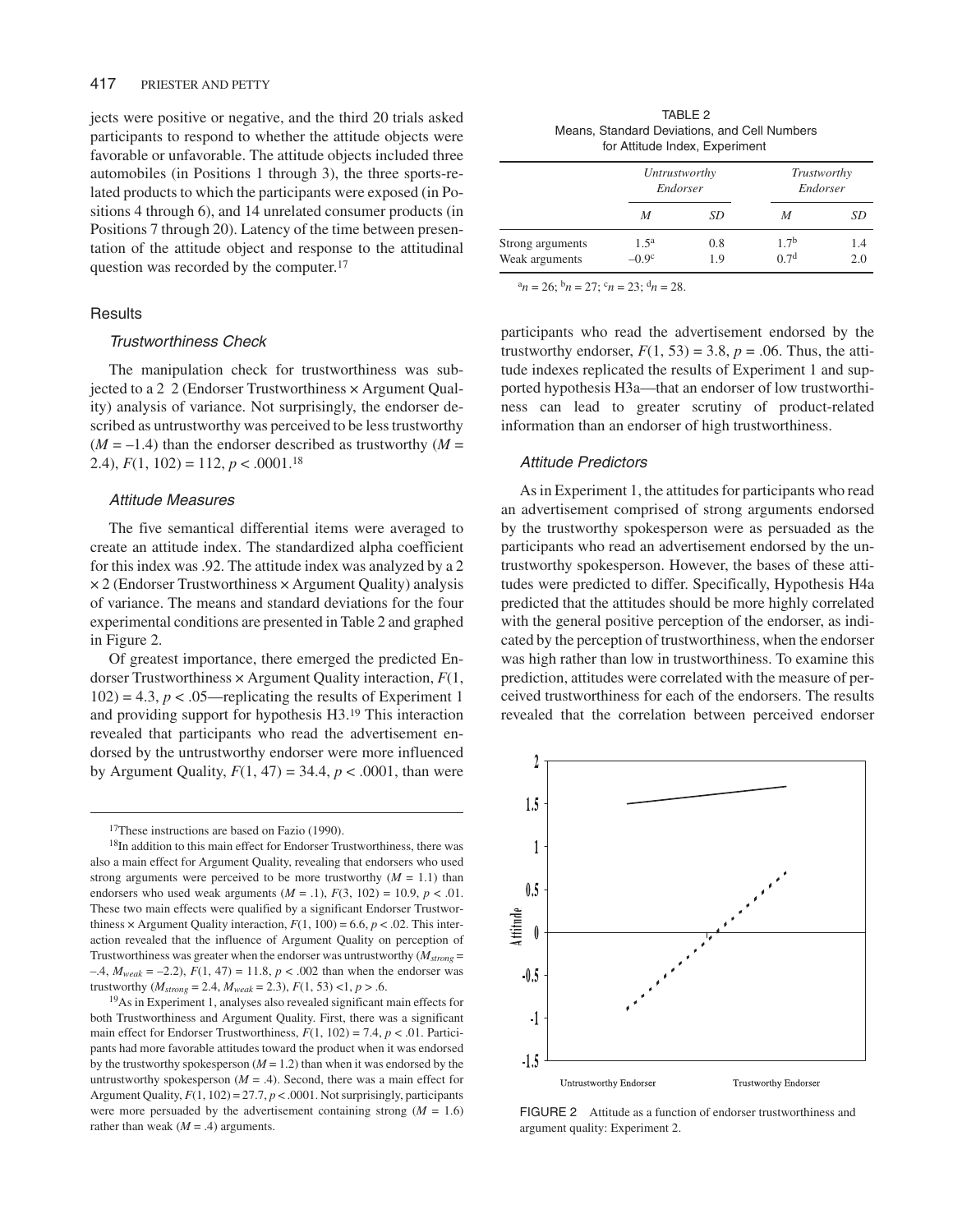trustworthiness and the attitude index is  $r = .67$  when the endorser is trustworthy and is  $r = .46$  when the endorser is untrustworthy. To test whether the correlations differed significantly from each other, Fisher's *r* to *z* transformations were used. In support of Hypothesis H4a, attitudes were based marginally more on perceived trustworthiness when the endorser was trustworthy rather than untrustworthy,  $z = 1.6$ ,  $p =$ .06. This relation emerged even stronger when only the attitudes resulting from the strong arguments were considered, *z*  $= 2.0, p < .03$ . Specifically, the correlation between perception of endorser trustworthiness and attitude for the trustworthy endorser paired with strong arguments was  $r = .60$  ( $p <$ .001), whereas the correlation for the untrustworthy endorser paired with strong arguments was  $r = .04$  ( $p > .8$ ).

#### Attitude Accessibility

To test the critical hypothesis that the attitudes based on advertisements endorsed by the untrustworthy spokesperson would be more accessible than the attitudes based on advertisements endorsed by the trustworthy spokesperson (H5), the response latency data were analyzed in a manner recommended by Fazio (e.g., Fazio, Herr, & Olney, 1984). Specifically, the response latency times were subjected to a reciprocal transformation and all data analyses were performed on these transformed scores. Mean latencies were calculated for the target attitude object (Mercury InLine Skates) by averaging the transformed latencies across the three different attitude measures. In addition, the mean latencies were calculated for the attitude object that immediately preceded the target attitude for each of the three trials. An analysis of variance revealed that response latencies to this nontarget attitude object did not vary as a function of Endorser Trustworthiness or Attitude Strength. Thus, the response latencies to this nontarget attitude object were used to control for individual differences in the latency of response to any attitudinal inquiry. Specifically, a response latency index was calculated by subtracting the target attitude response latencies from the nontarget attitude response latencies. This response latency index was subjected to  $a2\times$ (Endorser Trustworthiness  $\times$  Argument Quality) analysis of variance. This analysis revealed only a significant main effect for Endorser Trustworthiness,  $F(1, 98) = 4.6$ ,  $p < .05$ .<sup>20</sup> In support of Hypothesis H5, participants who had read the advertisement endorsed by the untrustworthy spokesperson responded faster to the attitude questions than participants who {

# **Conclusions**

Recall that we conducted Experiment 2 to address concerns that arose from Experiment 1. One concern had to do with the interpretation of the attitude interaction from Experiment 1. Given that there was no difference for trustworthiness for

strong arguments, one could conclude that the untrustworthy endorser is *not* superior. In Experiment 2, a measure of attitude strength was collected. And this measure revealed that, even for the equivalently extreme attitudes associated with strong arguments, the attitudes formed from the advertisement endorsed by an untrustworthy endorser came to mind faster than the attitudes formed from the advertisement endorsed by the trustworthy endorser. Recall also that the attitude accessibility measure was collected 30 min after participants were exposed to the advertisements. Such a finding provides support for the elaboration interpretation of the attitude interaction.

Recall too that Experiment 1 used familiar endorsers. It is possible that the differences in product elaboration uncovered in Experiment 1 may have been the result of attributes upon which the endorsers differed other than trustworthiness. Experiment 2, in contrast, used endorsers with whom the participants were not familiar. Instead, the trustworthiness of the endorser was manipulated. And the results of Experiment 2 fully replicated the results of Experiment 1. These findings suggest that trustworthiness can influence persuasion both when trustworthiness is associated with other factors (Experiment 1) and when trustworthiness is manipulated to be independent of these other factors. Finally, trustworthiness in Experiment 2 was manipulated by stating that an individual either endorsed too many products to be trusted or endorsed only products of merit. The results of Experiment 1 were replicated, even using this more naturalistic instantiation of trustworthiness.21

## **DISCUSSION**

## Theoretical Insights

# Multiple influences of trustworthiness

This research is noteworthy in that it provides evidence for two distinct processes by which source trustworthiness can influence attitudes. First, source trustworthiness influenced the extent of elaboration. When source trustworthiness was low, recipients engaged in greater product-related elaboration than when source trustworthiness was high. Under low-source trustworthiness, argument quality had a larger impact on attitudes and product focused thoughts were more highly correlated with attitudes than when source trustworthiness was high. Second, source trustworthiness served as a simple cue when perceptions of high trustworthiness reduced message elaboration. That is, when the endorser was perceived as trustworthy, not only did this attenuate the impact of argument quality and message-based thinking, but attitudes tended to be influenced by *how trustworthy* recipients

<sup>20</sup>Because of computer difficulties, data for only 102 participants could be used in this analysis.

 $21$ It is interesting to speculate whether the influence of endorser trustworthiness on persuasion generalizes to the trust with which individuals feel for companies (see, e.g., Ganesan & Hess, 1997). Future research should address this important question.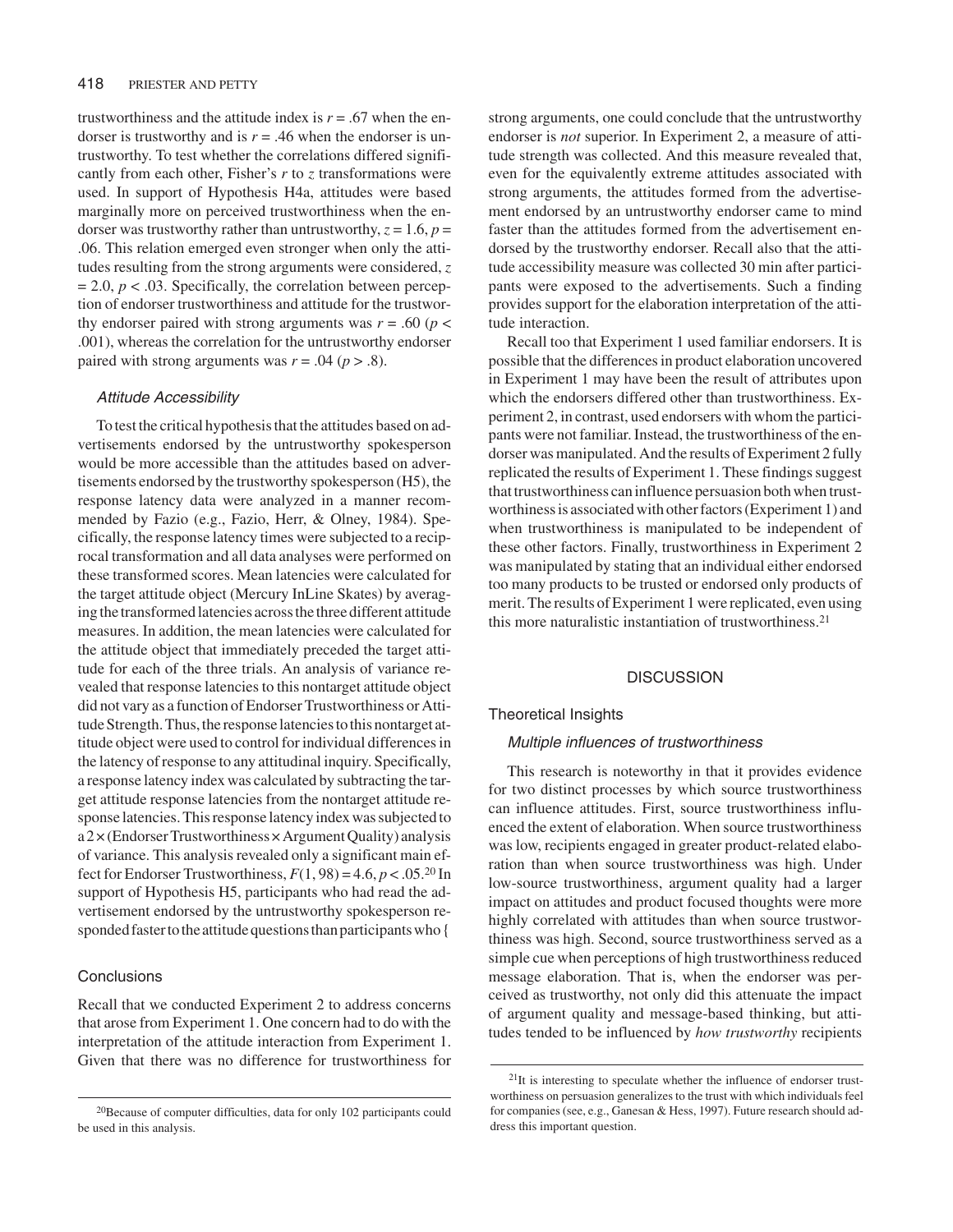perceived the source to be.22 Understanding when and how variables influence attitudes increases our understanding of the processes by which attitudes are changed—and the strength (effectiveness) of the resulting attitudes.

# Elaboration likelihood

It is important to state explicitly the conditions under which the present experiments were run. The experiments were designed such that participants possessed the ability (i.e., they were not distracted nor were the ads presented in a capacity-straining manner) but did not necessarily possess the motivation to elaborate the ads. That is, the likelihood that participants would elaborate the information in the ads was *not* constrained to be either very high or low. Participants could choose to elaborate the ads or not, according to their motivation. As such, these experiments were conducted under *moderate* elaboration likelihood. Importantly, these are likely to be the precise conditions under which many recipients encounter advertisements. Had the elaboration likelihood level of this experiment been manipulated to be quite high, it is most likely that all participants would have been influenced by their thoughts in response to the advertisements (i.e., the argument quality manipulation) and the manipulation of endorser trustworthiness would not have had much influence on message elaboration, or would have influenced the nature of the elaborated thoughts. Similarly, had the elaboration likelihood been manipulated to be very low such as by distracting participants from elaborating (e.g., providing audiences with a television ad presented at a very rapid pace so that message processing was quite difficult; Moore, Huasknecht, & Thamodaran 1986; Smith & Shaffer 1995), it is most likely that the endorser trustworthiness manipulation would have served as a nonthoughtful message acceptance cue and there would have been little influence of the thoughts in response to the information (i.e., argument quality). Thus, under conditions of low elaboration likelihood, it is predicted that information provided by an untrustworthy endorser would be unthinkingly rejected.

## Strategic Insights

Clearly, the question of when and why to use endorsers of high and low trustworthiness is a complicated issue that requires consideration of several factors. The point of this research is *not* to advocate for the use of untrustworthy endorsers. Rather, the point of this research is to suggest that under certain conditions, the use of an expert endorser about

whom recipients have some suspicion may be advantageous, and to suggest that under certain conditions the use of a trustworthy source may be disadvantageous. In short, our experiment provides evidence that untrustworthy endorsers can lead to more elaborated attitudes and that trustworthy endorsers can lead to more nonthoughtful attitudes. This understanding of how endorser trustworthiness influences persuasion is particularly important given the relation between elaboration and attitude strength.

#### When to use untrustworthy endorsers

Our research suggests that untrustworthy (but expert) endorsers will be especially effective when two conditions are met. First and foremost, untrustworthy endorsers will be effective when presenting information that elicits positive PCRs when thoughtfully considered by the target of the advertisement. The advantage of using an endorser who is of questionable trustworthiness is that such an endorser will prompt increased elaboration of the information. Such increased elaboration will only be advantageous if the thoughts that arise in response to the information are positive (see Haugtvedt & Priester, 1997). Under such conditions, the valence of the attitudes resulting from an untrustworthy endorser will be as, if not more, positive than the attitudes resulting from the use of a trustworthy endorser. Second, untrustworthy endorsers will be especially effective when the information is presented under conditions of moderate elaboration likelihood—when individuals have the requisite ability but lack the explicit motivation to elaborate the information conveyed in an advertisement. It is exactly under such conditions that the use of an untrustworthy endorser can increase the amount of thought that individuals expend on the product-related information. And it is this increase in elaboration that provides benefits that influence advertising effectiveness.

#### Why to use untrustworthy endorsers

Convergent evidence was provided in both studies that, although the attitudes resulting from the strong arguments were equally positive for both endorsers, the amount of thought upon which the attitudes were based differed significantly. And these differences in product-related thought are associated with important differences in attitude strength, as demonstrated by the differences in attitude accessibility revealed in Experiment 2. Given that the goal of advertising is to influence a consumer's behavior over a long period of time and in the face of counter-persuasion attempts by other advertisements, it is sensible for marketers to be interested in establishing thoughtful (i.e., elaborated) attitudes toward the product that are able to persist, resist, and guide behavior. And the use of an untrustworthy endorser might be a useful strategic tool in accomplishing this very goal.

 $22$ This finding is consistent with the theoretical prediction of the multiple roles by which variables can influence attitudes advanced by the Elaboration Likelihood Model (ELM). Specifically, the ELM predicts that variables (such as trustworthiness) can influence attitudes by (a) simple cue effects, (b) increasing or decreasing elaboration, (c) serving as arguments as to the central merits of an attitude, and (d) influencing the valence of cognitive responses (i.e., biasing elaboration).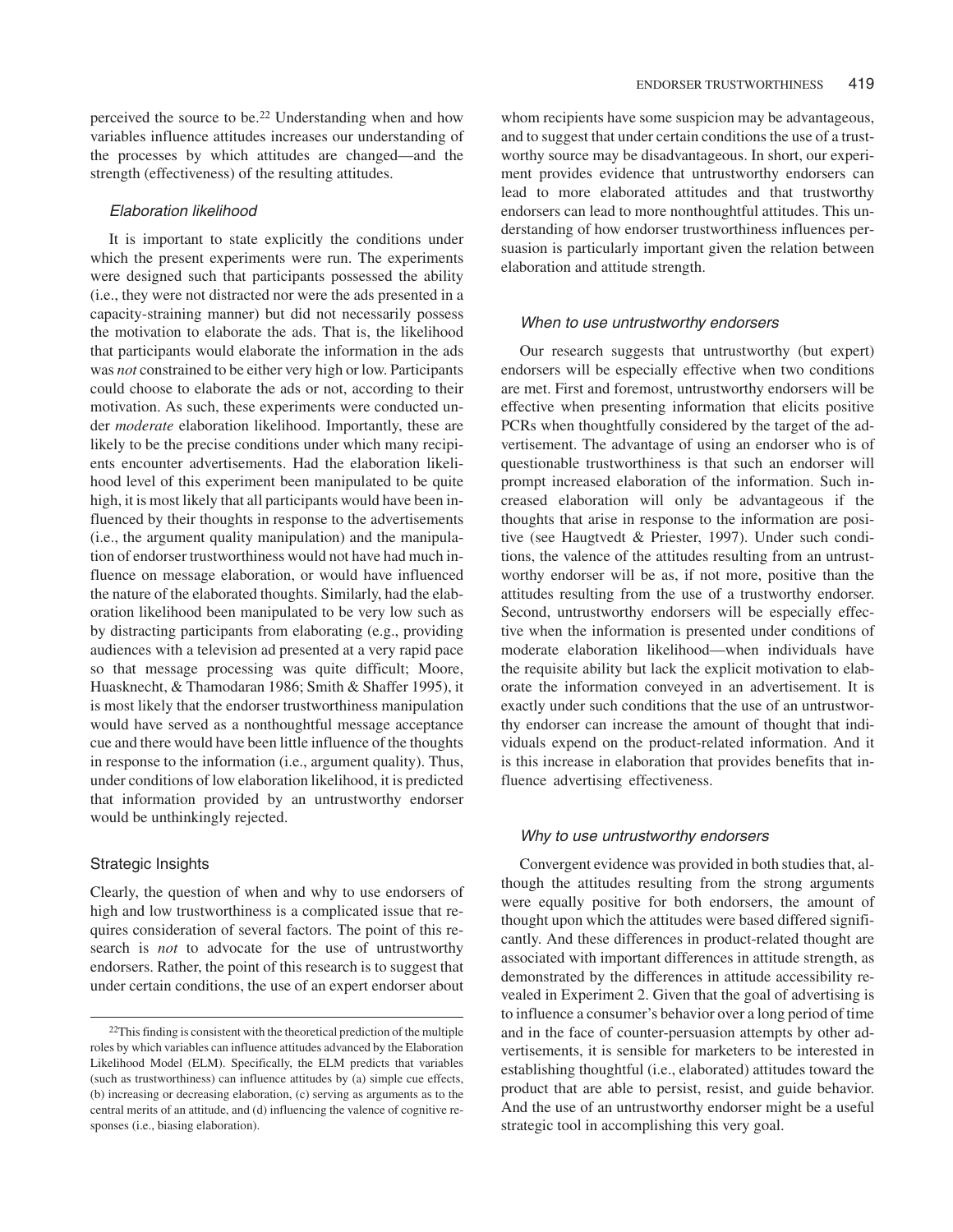## ACKNOWLEDGMENTS

This research was supported by National Institute of Mental Health traineeship T32 MH19728 to Joseph R. Priester and National Science Foundation Grants BNS 9021647 and SBR 9520854 to Richard E. Petty. This research was also funded by a grant from the University of Michigan Business School.

We thank the members of the Group for Attitudes and Persuasion at the Ohio State University for their helpful comments.

## **REFERENCES**

- Cacioppo, J. T., Harkins, S. G., & Petty, R. E. (1981). The nature of attitudes and cognitive responses and their relationship to behavior. In R. E. Petty, T. M. Ostrom, & T. C. Brock (Eds.), *Cognitive responses in persuasion* (pp. 31–54). Hillsdale, NJ: Lawrence Erlbaum Associates, Inc.
- Cacioppo, J. T., & Petty, R. E. (1982). The need for cognition. *Journal of Personality and Social Psychology*, 42, 116–131.
- Cacioppo, J. T., Petty, R. E., Kao, C. F. and Rodriquez, R. (1986). Central and peripheral routes to persuasion: An individual difference perspective. *Journal of Personality and Social Psychology*, *51,* 1032–1043.
- Chaiken, S. (1980). Heuristic versus systematic information processing in the use of source versus message cues in persuasion. *Journal of Personality and Social Psychology*, *39,* 752–766.
- Chaiken, S., Liberman, A., & Eagly, A. H. (1989). Heuristic and systematic processing within and beyond the persuasion context. In J. S. Uleman & J. A. Bargh (Eds.), *Unintended thought* (pp. 212–252). New York: Guilford.
- Chaiken, S., Wood, W., & Eagly, A. (1996). Principles of persuasion. In. E. T. Higgins & A. W. Kruglanski (Eds.), *Social psychology: Handbook of basic principles* (pp. 702–742). New York: Guilford.
- Eagly, A. H., & Chaiken, S. (1993). *The psychology of attitudes*. Fort Worth, TX: Harcourt Brace Jovanovich.
- Elms, A. C. (1966). Influence of fantasy ability on attitude change through role-playing, *Journal of Personality and Social Psychology*, *4,* 36–43.
- Fabrigar, L. R., Priester, J. R., Petty, R. E., & Wegener, D. T. (1998). The impact of attitude accessibility on the elaboration of persuasive messages. *Personality and Social Psychology Bulletin*, *24*, 339–352.
- Fazio, R. H. (1990). A practical guide to the use of response latency in social psychological research. In C. Hendrick & M. S. Clark (Eds.), *Review of personality and social psychology* (Vol. 11, pp. 74–97). Newbury Park, CA: Sage.
- Fazio, R. H. (1995). Attitudes as object-evaluation associations: Determinants, consequences, and correlates of attitude accessibility. In R. E. Petty & J. A. Krosnick (Eds.), *Attitude strength: Antecedents and consequences*. Mahwah, NJ: Lawrence Erlbaum Associates, Inc.
- Fazio, R. H., Herr, P. M., & Olney, T. J. (1984). Attitude accessibility following a self-perception process. *Journal of Personality and Social Psychology*, *47,* 277–286.
- Greenwald, A. G. (1968). Cognitive learning, cognitive responding to persuasion, and attitude change. In A. G. Greenwald, T. C. Brock, & T. M. Ostrom (Eds.), *Psychological foundations of attitudes* (pp. 147–170). New York: Academic.
- Haugtvedt, C. P., & Petty, R. E. (1992). Personality and persuasion: Need for cognition moderates the persistence and resistance of attitude changes. *Journal of Personality and Social Psychology*, *63,* 308–319.
- Haugtvedt, C. P., & Priester, J. R. (1997). Conceptual and methodological issues in advertising effectiveness: An attitude strength perspective. In W. D. Wells (Ed.), *Measuring advertising effectiveness: Advertising and consumer psychology*. Mahwah, NJ: Lawrence Erlbaum Associates, Inc.
- Haugtvedt, C. P., & Wegener, D. T. (1994). Message order effects in persuasion: An attitude strength perspective. *Journal of Consumer Research*, *21,* 205–218.
- Hovland, C. I., Janis, I. L., & Kelley, H. H. (1953). *Communication and persuasion.* New Haven, CT: Yale University Press.
- Kallgren, C. A., & Wood, W. (1986). Access to attitude relevant information in memory as a determinant of attitude-behavior consistency. *Journal of Experimental Social Psychology, 22,* 328–338.
- Leippe, M. R., & Elkin, R. A. (1987). When motives clash: Issue involvement and response involvement as determinants of persuasion. *Journal of Personality and Social Psychology, 52,* 269–278.
- Mackie, D. M. (1987). Systematic and nonsystematic processing of majority and minority persuasive communications. *Journal of Personality and Social Psychology*, *50*, 720–728.
- Miller, N., & Coleman, D.E. (1981). Methodological issues in analyzing the cognitive mediation of persuasion. In R. E. Petty, T. M. Ostrom, & T. C. Brock (Eds.), *Cognitive responses in persuasion* (pp. 105–126). Mahwah, NJ: Lawrence Erlbaum Associates, Inc.
- Moore, D. L, Hausknecht, D., & Thamodaran, K. (1986). Time compression, response opportunity, and persuasion. *Journal of Consumer Research*, *13*, 85–99.
- Petty, R. E., & Cacioppo, J. T. (1979). Issue involvement can increase or decrease persuasion by enhancing message-relevant cognitive responses. *Journal of Personality and Social Psychology*, *37,* 1915–1926.
- Petty, R. E., & Cacioppo, J. T. (1981). *Attitudes and persuasion: Classic and contemporary approaches.* Dubuque, IA: Brown.
- Petty, R. E., & Cacioppo, J. T. (1986). *Communication and persuasion: Central and peripheral routes to attitude change*. New York: Springer-Verlag.
- Petty, R. E., Haugtvedt, C. P., & Smith S. M. (1995). Elaboration as a determinant of attitude strength: Creating attitudes that are persistent, resistant, and predictive behavior. In R. E. Petty & J. A. Krosnick (Eds.), *Attitude strength: Antecedents and consequences.* Mahwah, NJ: Lawrence Erlbaum Associates, Inc.
- Petty, R. E., & Krosnick, J. A. (1995). *Attitude strength: Antecedents and consequences.* Mahwah, NJ: Lawrence Erlbaum Associates, Inc.
- Petty, R. E., Ostrom, T. M., & Brock, T. C. (1981). *Cognitive responses in persuasion.* Hillsdale, NJ: Lawrence Erlbaum Associates, Inc.
- Petty, R. E., Priester, J. R., & Wegener, D. T. (1994). Cognitive processes in persuasion. In R. E. Petty & J. A. Krosnick (Eds.), *The handbook of social cognition* (2nd ed., pp. 63–149). Hillsdale, NJ: Lawrence Erlbaum Associates, Inc.,
- Petty, R. E., Schumann, D. W., Richman, S. A., & Strathman, A. J. (1993). Positive mood and persuasion: Different roles for affect under high and low elaboration conditions. *Journal of Personality and Social Psychology, 64*, 5–20.
- Petty, R. E., & Wegener, D. T. (1997). Attitude change. In D. Gilbert, S. Fiske, & G. Lindzey (Eds.), The handbook of social psychology (4th ed.). New York: McGraw-Hill.
- Petty, R. E., Wegener, D. T., Fabrigar, L. R., Priester, J. R, & Cacioppo, J. T. (1993). Conceptual and methodological issues in the Elaboration Likelihood Model of persuasion: A reply to the Michigan State critics. *Communication Theory*, *3,* 336–363.
- Petty, R. E., Wells, G. L., & Brock, T. C. (1976). Distraction can enhance or reduce yielding to propaganda: Thought disruption versus effort justification. *Journal of Personality and Social Psychology*, *34,* 874–884.
- Priester, J. R., & Fleming, M. E. (1997). Artifact or meaningful theoretical constructs?: Examining evidence for nonbelief- and belief-based attitude change processes. *Journal of Consumer Psychology*, *6*, 67–76.
- Priester, J. R., & Petty, R. E. (1995). Source attribution and persuasion: Perceived honesty as a determinant of message scrutiny. *Personality and Social Psychology Bulletin*, *21,* 637–654.
- Rennier, G. A. (1988). *The strength of the object-evaluation association, the attitude-behavior relationship, and the Elaboration Likelihood Model of persuasion*. Unpublished doctoral dissertation, University of Missouri.
- Smith, S. M., & Shaffer, D. R., (1995). Speed of speech and persuasion—Evidence for multiple effects. *Personality and Social Psychology Bulletin*, *21*, 1051–1060.